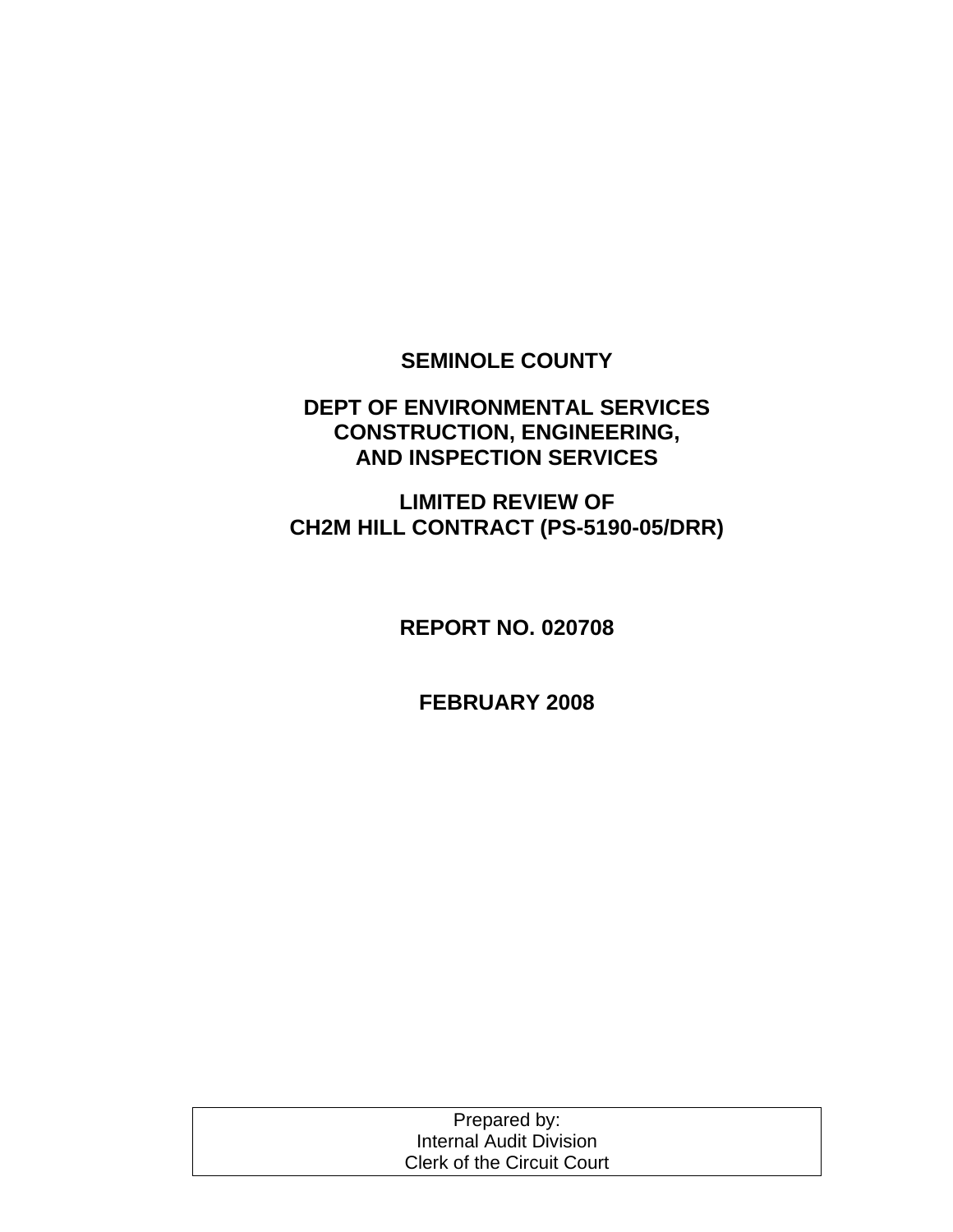

**lMARYANNE MORSE Clerk of the Circuit Court Seminole County** 

February 07,2008

The Honorable Brenda Carey Chairman The Board of County Commissioners Seminole County, Florida 1 101 East First Street Sanford, FL 32771

Dear Madam Chairman:

I am very pleased to present you with the attached limited review of the CH2M HILL Contract (PS-5190-05/DRR).

The review found conditions that warrant management's attention. These conditions and management's corrective action plans are included in the report that follows.

I would like to personally thank the men and women of the Environmental Services Division for their assistance throughout the course of this review. Their assistance was deeply appreciated. With warmest personal regards, I am

Most cordially,

Janque

Maryanne Morse Clerk of the Circuit Court Seminole County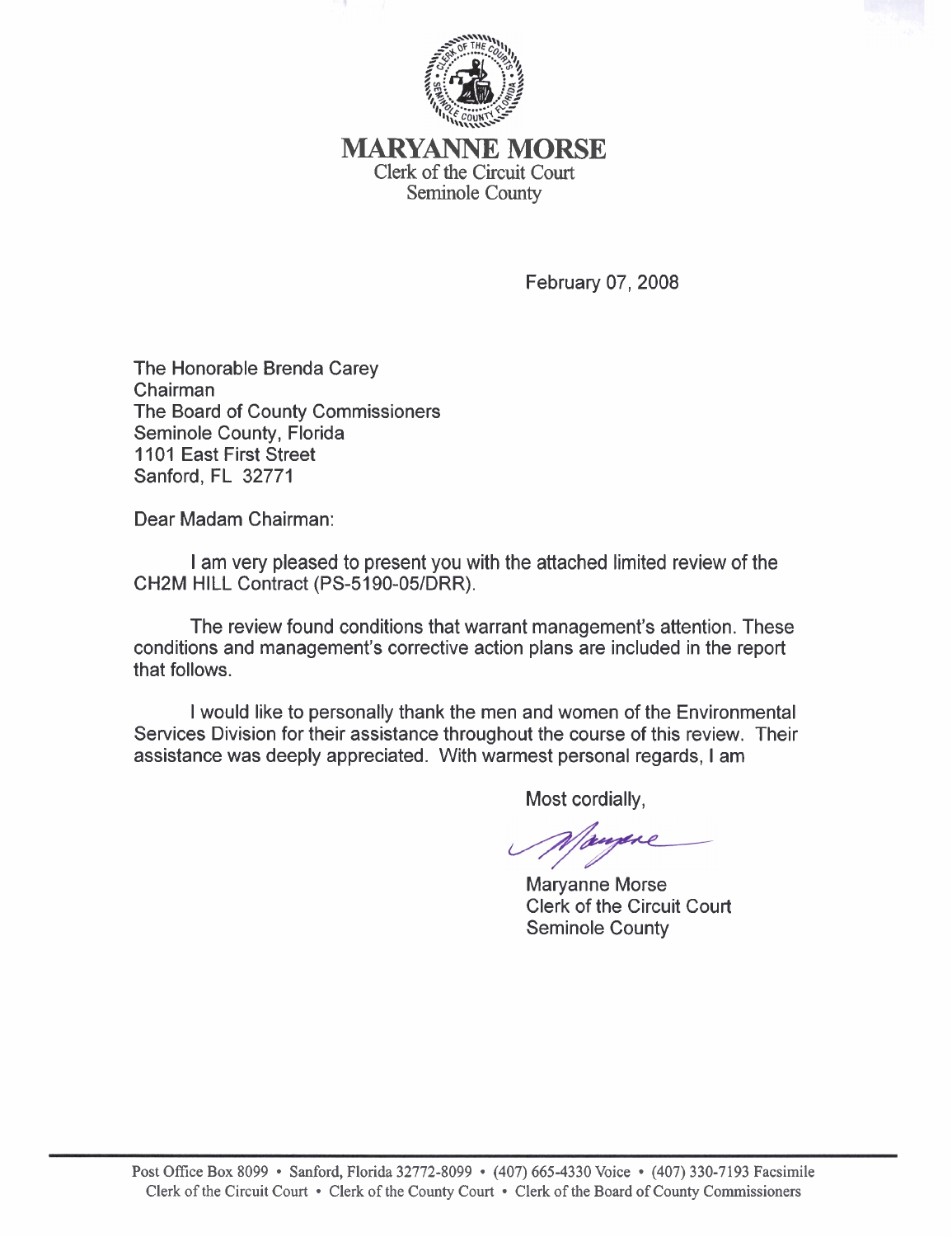#### **DISTRIBUTION LIST**

BOARD OF COUNTY COMMISSIONERS Mr. Carlton Henley Ms. Brenda Carey Mr. Bob Dallari Mr. Michael McLean Mr. Dick Van Der Weide

> COUNTY MANAGER'S OFFICE Ms. Cindy Coto

ENVIRONMENTAL SERVICES DEPARTMENT Mr. Robert Briggs Mr. John Cirello

> PURCHASING DIVISION Mr. Ray Hooper

BOARD OF COUNTY COMMISSION RECORDS Ms. Sandy McCann

| Prepared by:                      |  |
|-----------------------------------|--|
| Internal Audit Division           |  |
| <b>Clerk of the Circuit Court</b> |  |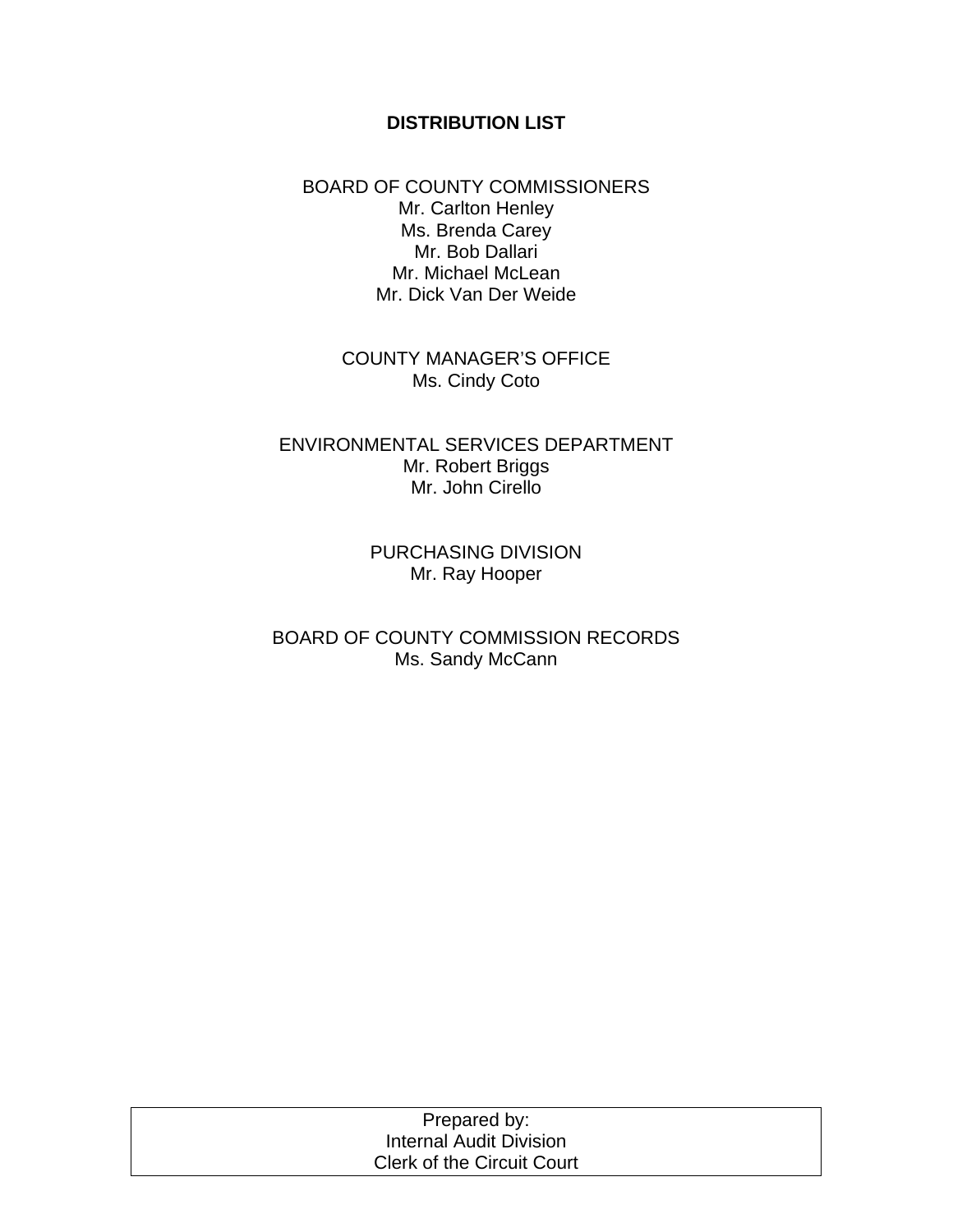# **TABLE OF CONTENTS**

# **Transmittal letter Introduction**

| <b>Findings and Recommendations</b>                                                                    |  |
|--------------------------------------------------------------------------------------------------------|--|
| 1. County Manager's Policy and Procedure Manual is not being<br>complied with.                         |  |
|                                                                                                        |  |
|                                                                                                        |  |
|                                                                                                        |  |
| 2. No written policies and procedures or formal agreement regarding<br>reimbursable expenses.          |  |
|                                                                                                        |  |
|                                                                                                        |  |
| 3. No formal agreement regarding the costs covered by the "multiplier"<br>within the negotiated rates. |  |
|                                                                                                        |  |
|                                                                                                        |  |
| 4. Possible violation of Administrative Code Policy 105.0.                                             |  |
|                                                                                                        |  |
|                                                                                                        |  |

| Prepared by:                      |  |
|-----------------------------------|--|
| Internal Audit Division           |  |
| <b>Clerk of the Circuit Court</b> |  |
|                                   |  |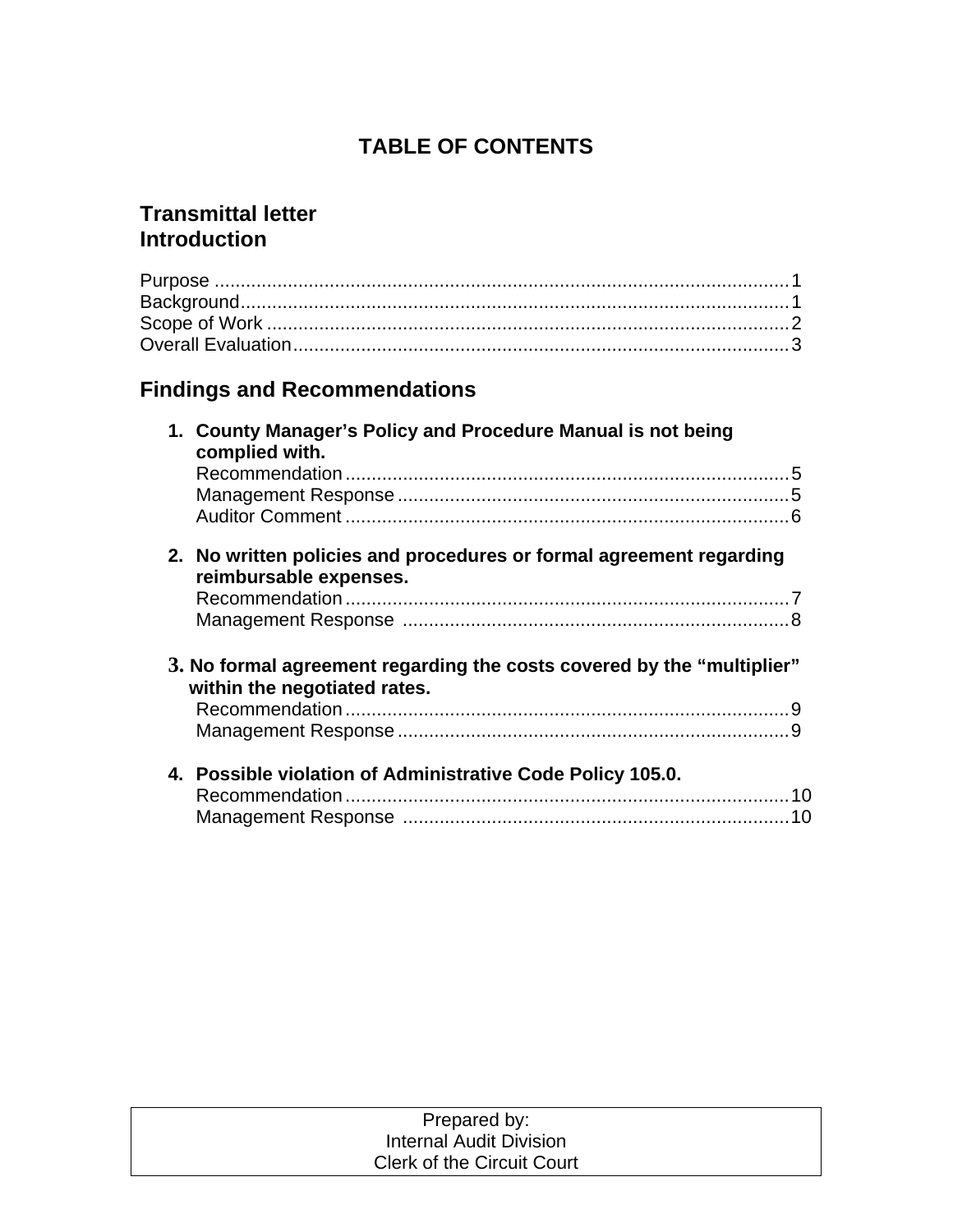### **Seminole County Department of Environmental Services Construction, Engineering, and Inspection Division**

# **Limited Review of**

# **CH2M Hill Contract (PS-5190-05/DRR)**

The Internal Audit Division of the Office of the Clerk of the Circuit Court has completed a review of the contract between Seminole County and CH2M HILL (PS-5190-05, DRR). This contract is under the management of the Construction Engineering and Inspection Division of the Environmental Services Department.

### **PURPOSE**

The purpose of the review was to determine if the administrative controls over the contract are adequate and operating as intended in compliance with applicable laws, regulations, and other Seminole County policies and procedures. Specifically, the purpose of the audit was to ensure that all payments to CH2M Hill were made in accordance with established terms, conditions, laws, and regulations.

### **BACKGROUND**

In April 2005, the county advertised a Request for Proposal (RFP) for program management services. On March 7, 2006, CH2M Hill was awarded the contract. CH2M Hill's duties include but are not limited to:

- 1. Establishing a program management team to ensure that the projects are properly coordinated;
- 2. Validating Construction In Progress (CIP) cost data and assuring that records are being maintained in an organized, complete, and accurate fashion;
- 3. Performing value engineering review services and providing interpretations of the plans, specifications, and contract provisions;
- 4. Providing cost estimates, cash flow analysis, and recommendations to the county to resolve disputes in relation to the construction contracts; and
- 5. Maintaining an adequate level of surveillance of the contractors' activities.

| Prepared by:                      |  |
|-----------------------------------|--|
| Internal Audit Division           |  |
| <b>Clerk of the Circuit Court</b> |  |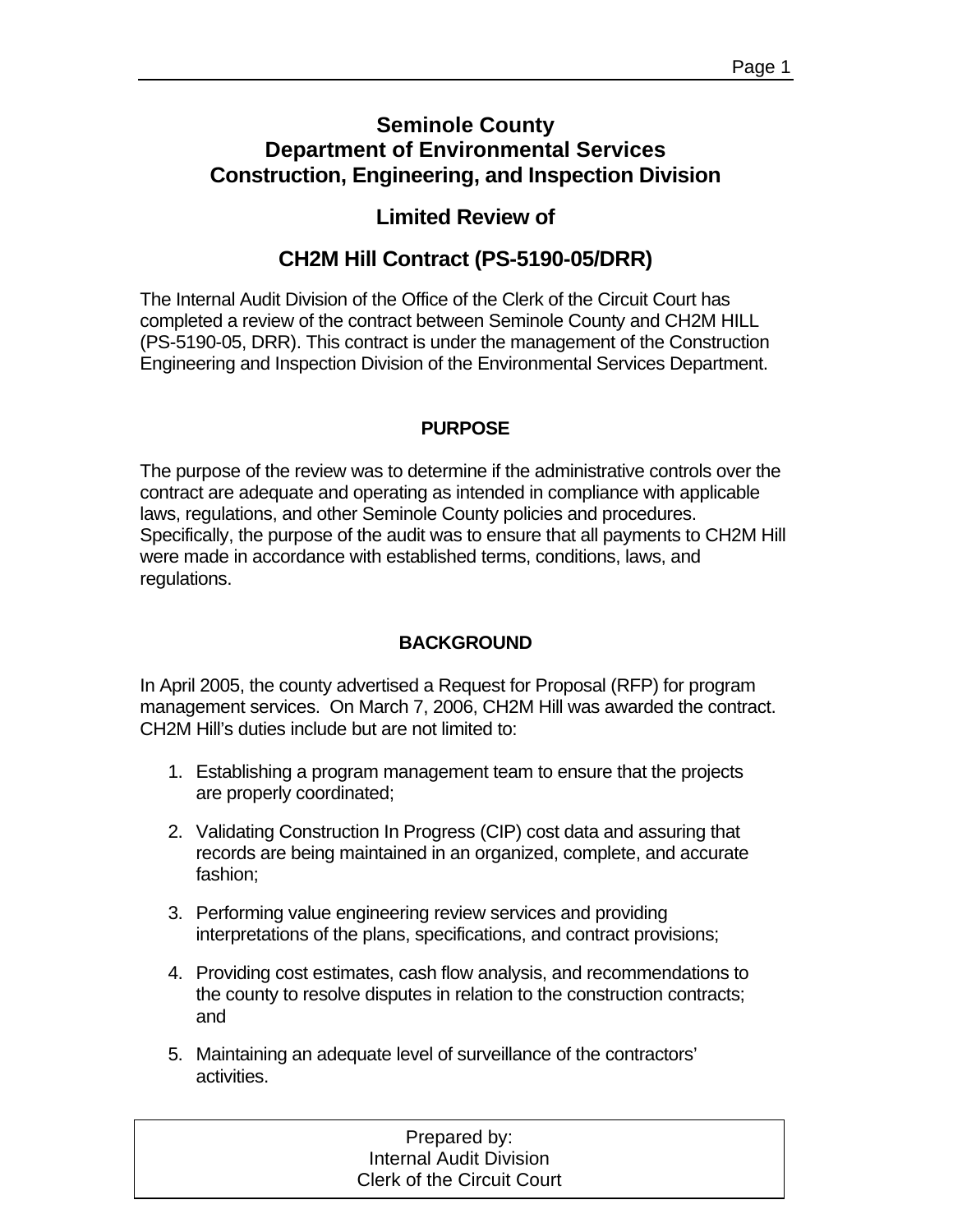The consultants are responsible for the professional quality, technical accuracy and the coordination of all plans, studies, reports and other related services. They also act to ensure that the projects are completed in conformity with plans and specifications.

CH2M Hill is also responsible for maintaining records and reporting the status of the projects to the county, and reviewing bids received by major construction contractors.

During the period from May 2006 through September 2007, payments to consultants for these services totaled \$7,127,100.00. The results of the audit are included in the following report.

### **SCOPE**

The scope of this audit included a review of the billings and supporting documentation for the period from May 2006 to September 2007. All source documents related to these invoices were subject to review.

The audit included:

- Review of procedures used to ensure compliance with established purchasing policies and procedures, Florida Statutes, and other applicable regulations;
- Review of internal controls to ensure that all payments to the contractors are in accordance with established terms, conditions, laws, and regulations;
- Review of invoices for accuracy, completeness, and timeliness;
- Review of the work order process used by the county to ensure that the awards are fair, consistent, and in compliance with policy;
- Review of the process used by the Environmental Services Division to monitor the firms billings to the county; and,
- Review of the special terms and conditions contained in the contract.

Prepared by:

The audit was performed by Bill Carroll and Gail Joubran.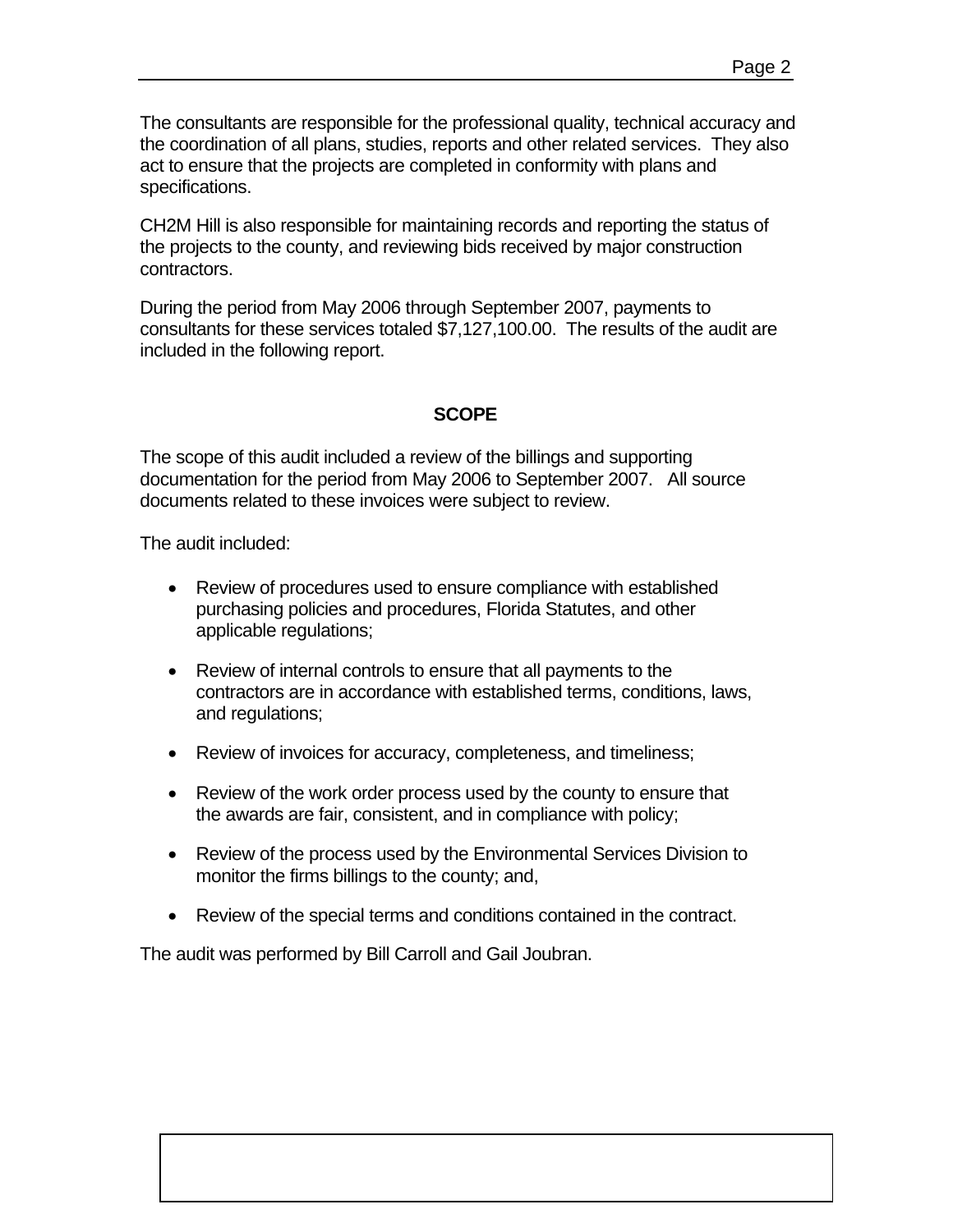### **OVERALL EVALUATION**

P/S – 5190-05/DPR is a five year, \$49.7 professional services contract. This contract reimburses for cost of temporary employee relocations, travel expenses, meals, business conference luncheons and other related expenditures. As such, more pre-award planning should have been required to make certain that the financial controls over the contract were adequate, payments made to the CONSULTANT were accurate and sufficiently supported and in compliance with the terms and conditions of the contract. For instance, written policies and procedures and/or a formal agreement regarding the financial controls should have been agreed to with the CONSULTANT prior to the start of the program. The following conditions warrant management's attention:

- County Manager's Policy and Procedure Manual Section P (Professional Services and Work Orders) is not being complied with;
- There are no written policies and procedures or formal agreement regarding "reimbursable expenses";
- No formal agreement exists regarding the costs covered by the "multiplier" within the negotiated rates; and,
- Possible violations of Administrative Code Policy 105.0.

Our detailed findings and recommendations are included in the following report.

#### **FINDING NO. 1**

*County Manager's Policy and Procedure Manual Section P (Professional Services and Work Orders) is not being complied with.* 

Section 3 of the contract states:

#### **"Authorization for performance of professional services by the CONSULTANT under this agreement shall be in the form of written work orders issued and executed by the county and signed by the CONSULTANT."**

Twenty work orders have been issued to date; four as "Time Basis", the other 16 as "Fixed Fee".

The County Manager's Policy Manual suggests that staff should issue work orders on a cost reimbursable basis (i.e., Time Basis Method) if the scope of work is not clearly defined. Based on the work orders reviewed, it appears that much of the work falls within this definition. However, a majority of work orders, awarded to CH2M Hill were fixed priced, even though county policy recommends using the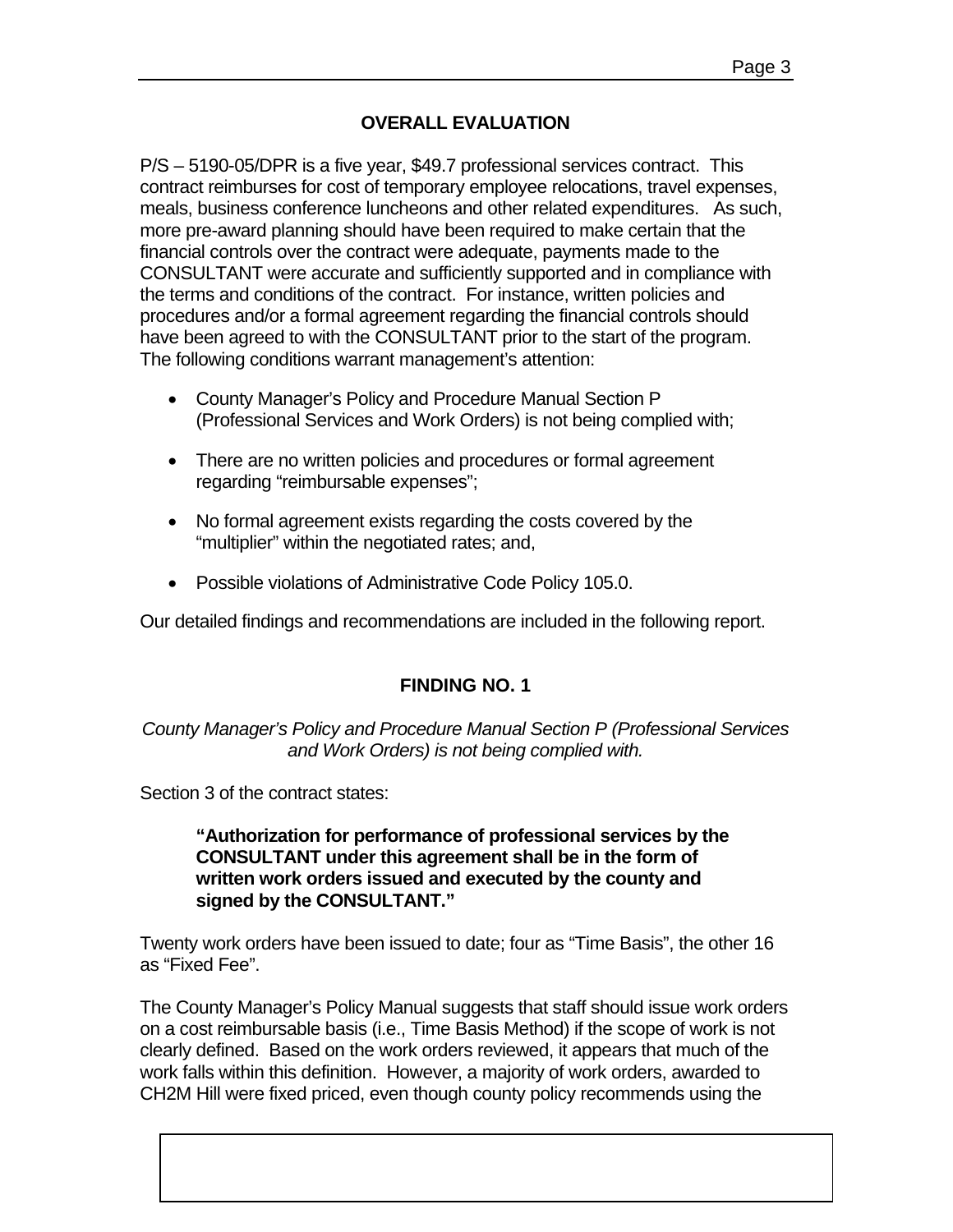Time Basis Method. For these work orders, CH2M Hill is paid a percentage of its fee when it accomplishes a scheduled milestone (i.e. deliverable). We also found some minor inconsistencies with the terms, conditions, and administration of the work orders. Some did not have completion dates, others CH2M Hill continued to bill even though the completion dates had past.

The County Manager's Policy Manual provides the following guideline for issuing work orders:

- (a) **Fixed Fee Basis** "If the Scope of Services is clearly defined. The amount of reimbursable expenses must be included in the fixed fee amount. Backup shall be submitted by the labor categories and rates in the Master Agreement to support the recommended fixed fee."
- (b) **Time Basis Method** "for Scope of Services that cannot clearly define the extent, cost or duration of the work. If a not to exceed amount is provided, the Consultant shall perform all work required by the Work Order, but in no event, shall the Consultant be paid more than the not to exceed amount specified in the applicable Work Order. "
- (c) **Time Basis Method with Limitation of Funds** "For Scope of Services that cannot clearly define the extent, cost, or duration of work. The Consultant(s) is not authorized to exceed that amount without the prior written approval of the county. Said approval, if given by the county, shall indicate the new limitation of funds amount. The Consultant (s) shall advise the county whenever the Consultant(s) has incurred expenses on any Work Order that equals or exceeds eighty percent (80%) of the limitation amount."

By not following policy, the county is placed in a less than favorable financial position. As a hypothetical example, if Work Order #20 (a \$20 million fixed priced order) was suddenly cancelled, it might get very complicated as what is owed CH2M Hill. There might be possible billing and tracking issues to be considered. Thus, the county might end up paying more than the cost of the work actually completed. Nevertheless, although it is our opinion, the work orders are a binding contractual arrangement that both the county and CH2M Hill are required to comply with.

Complying with policy ensures that contracts and work orders are consistently administered.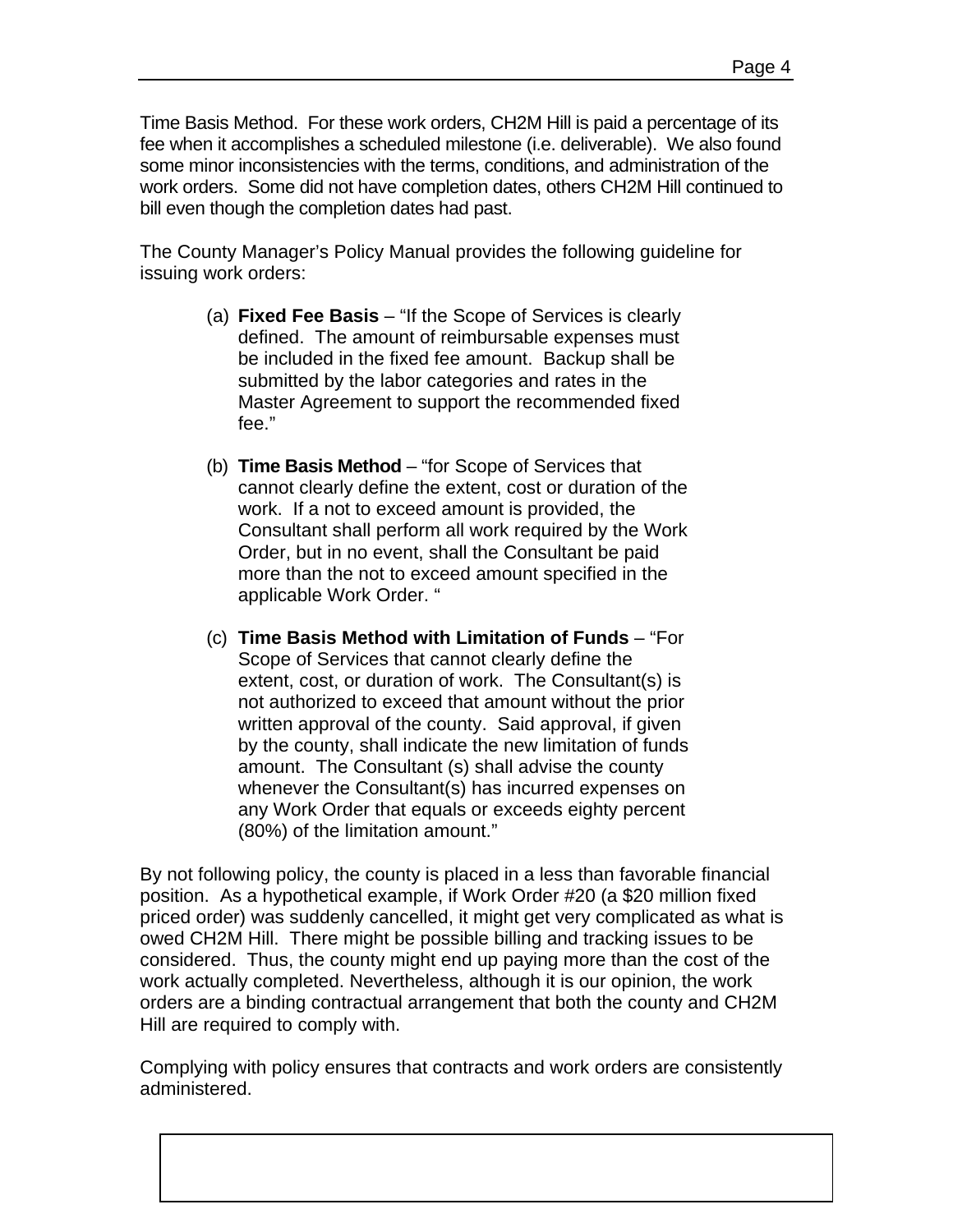#### **Recommendation**

On future professional services contracts, the county should follow its own guidelines in the County Manager's Procurement policy manual.

#### **Management Response**

Management concurs with this recommendation. However, this finding suggests partial noncompliance with the County Manager's Policy and Procedure Manual as it applies to defined scopes (fixed fee). We do not concur with this interpretation and would like to offer a rebuttal to the finding with a demonstration of existing program control measures.

County Manger's Policy guidelines stipulate a **fixed fee** contract if a scope is **defined** and time basis if the scope "cannot clearly define the extent, cost, duration of the work..."

The Master Agreement for Program Management Services, PS 5190 is clearly defined in its extent as it was presented in the RFP and subsequently in the executed contract. From the onset of the solicitation the scope states "Seminole County is seeking a Consultant to provide program management services to assist with the delivery of the county's capital improvement program (CIP)." The county's CIP program is a long established program with a rolling 5 year CIP plan. This 5 year CIP plan is derived from periodic updates to the Utility Master Plan and hydraulic models. The extent of the scope is bounded and rooted in these projects. The scope of services further elaborates the intended services and deliverables by listing applicable components. We would like to reference two of the listed bullets.

First is the second bullet in the list, which states "validate CIP project scopes and cost data with optimization tools". The other is the fifth bullet down that delineates "Develop and maintain detailed program master schedules". Both of these tasks were completed in the first Work Order issued 3/15/2006, which was Time Basis Limitation of funds. From the deliverables of this first work order, one is able to confine all subsequent work orders to the extracted cost and duration from the master schedule and validation report as submitted to the bonding agent. Therefore, the scope for all work orders issued as fixed fee can be clearly presented and monitored for delivery performance.

To demonstrate the monitoring of the performance, we offer the following response to the hypothetical example cited in the finding "WO 20". The report states "if WO #20 was suddenly cancelled, it might get very complicated as to what is owed CH2M HILL. There might be possible billing and tracking issues to be considered".

We have attached 3 key tracking tools (production schedule by PM, auditable control points graph, production sign off sheet) used in the program. The first is the production schedule. This schedule is an excerpt from the master schedule for a group of CIP's assigned to an individual County Project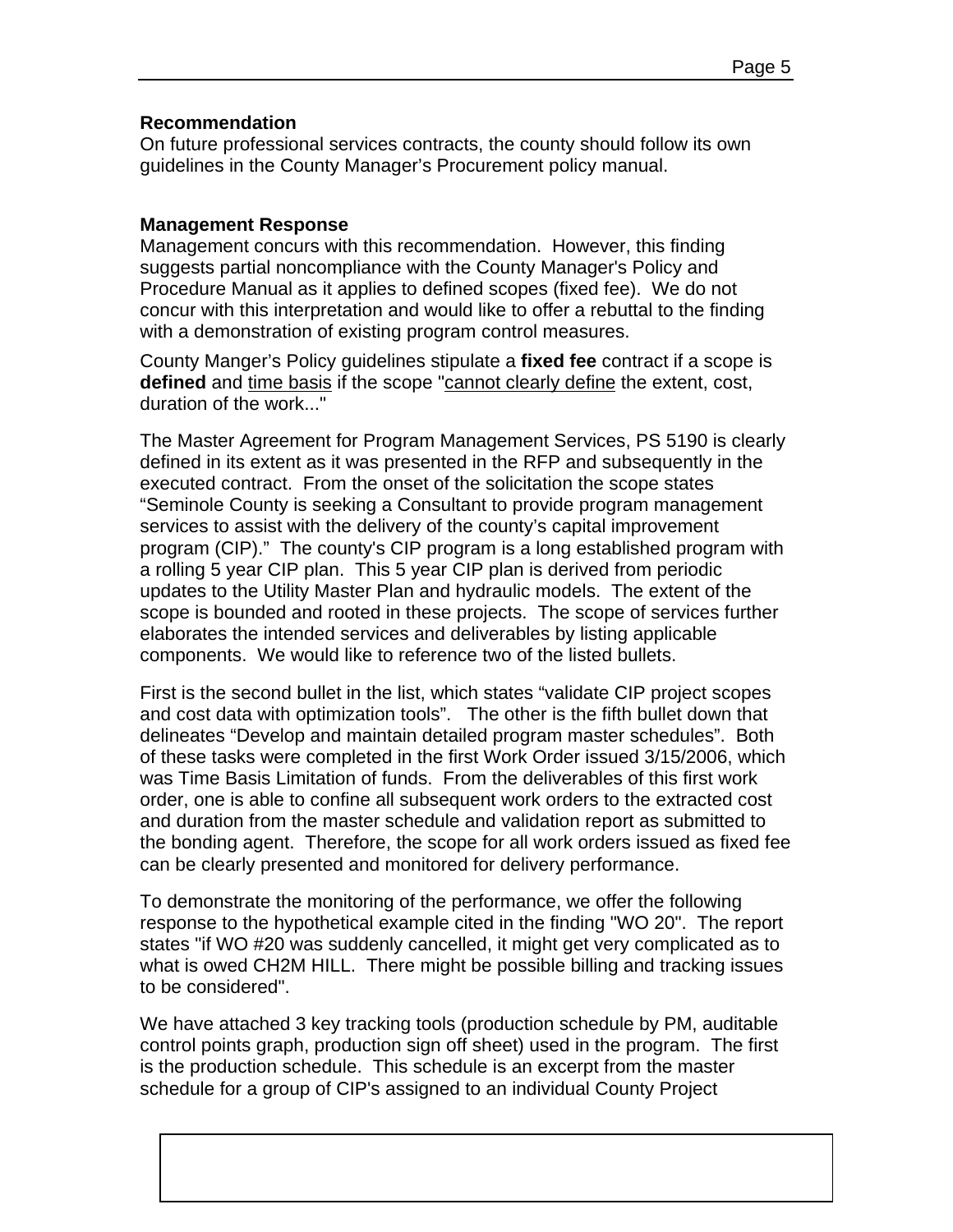Manager (PM). Every two weeks this production schedule is updated in a work session with the Project Mangers (PM), Construction Managers, Design Managers, and Schedule Data Trackers. County PMs determine the level of progress and dictate the approved percent complete correlating to the auditable control points (second attachment). This information is then recorded on the production sign-off sheet (attached). These key tools roll up into the program performance which is then summarized in monthly reports submitted with the invoice. An invoice is not processed for payment unless this status report is submitted and validated. Every invoice must have a status report and each county PM is responsible for validating the listed status. Therefore, if WO #20 were to be canceled, a clear and definitive line of progress can be made and payment would only be for what has been recorded.

#### **Auditor Comment**

Management has the responsibility for the successful completion of this project and we respect their expertise in project management. Management has determined through a professional evaluation of the project that the rate payers and taxpayers of Seminole County would be better served issuing work orders on a fixed price basis.

#### **FINDING NO. 2**

#### *There are no written policies and procedures or formal agreement regarding "Reimbursable Expenses".*

The contract does not address all of the special circumstances that pertain to a long term professional services contract. In particular, reimbursements for temporary employee relocations, travel expenses, meals, business conference luncheons and other related expenditures.

Section 6 of the contract states "Reimbursable Expenses may include actual expenses made by the CONSULTANT, his employees or his professional associates in the interest of the Project for the expenses listed in the following paragraphs:

- (a) Expenses of transportation, when traveling in connection with the Project, based on Sections 112.061(7) and (8) or their successor; long distance calls and telegrams; and fees paid for securing approval of authorities having jurisdiction over the project
- (b) Expense of reproductions, postage and handling of drawings and specifications.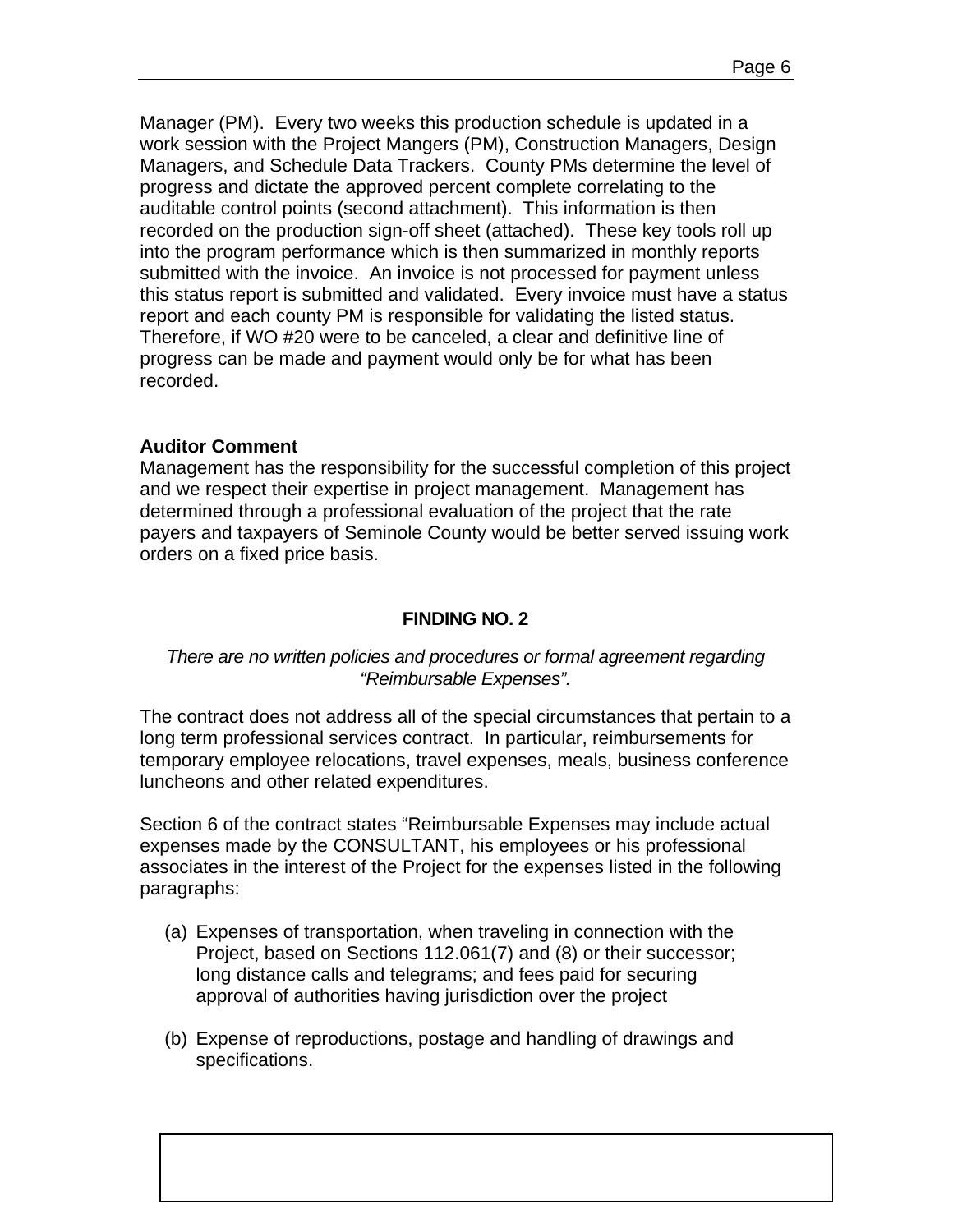(c) If authorized in writing in advance by the county, the cost of other expenditures made by the Consultant in the interest of the project"

In other words, if the expense does not fall under (a) or (b), a written authorization by the county is required. On a regular basis, expenses were included in monthly billings from CH2M Hill that were not pre-approved in writing as required in (c) above.

It was and is not unusual for CH2M Hill employees to host a business luncheon and/or dinner and then bill the county. There is nothing in the files to support advance approval. Expenses submitted by CH2M Hill for "Reimbursable Expenses" were not adequately supported with appropriate backup.

Additionally, on certain occasions, expenses were submitted with no names of attendees on the receipts. An itemized receipt from the restaurant was often not included showing what was actually purchased. By not having an itemized receipt from the restaurant, it is difficult to determine the reasonableness of the expense.

On April 24, 2006, a CH2M Hill employee submitted an expense for dinner at the Chart House for \$165.00. There was no itemized receipt submitted showing what was purchased, how many people attended or who attended the dinner. Without this it is very difficult to determine if the expense was reasonable. On April 10, 2006 another dinner expense for \$98.48 was submitted without justification (i.e., no names, number of attendees, business purpose).

These are examples of the types of issues that should be addressed in a formal written agreement between CH2M Hill and the county.

Having a written agreement ensures both county and consultant are in agreement as to what is reimbursable and what is required for back up documentation. Also, it ensures that there is no misunderstanding between the consultant and county as to reimbursable expenses.

CH2M Hill has reversed many of the expenses paid by the county that might have been considered inappropriate.

#### **Recommendation**

Establish a written agreement (i.e. memorandum of understanding) between county and CH2M Hill regarding "Reimbursable Expenses". The memorandum should include the agreed reimbursable costs and approval requirements. Also, should address the back up documentation required to receive timely reimbursement by county.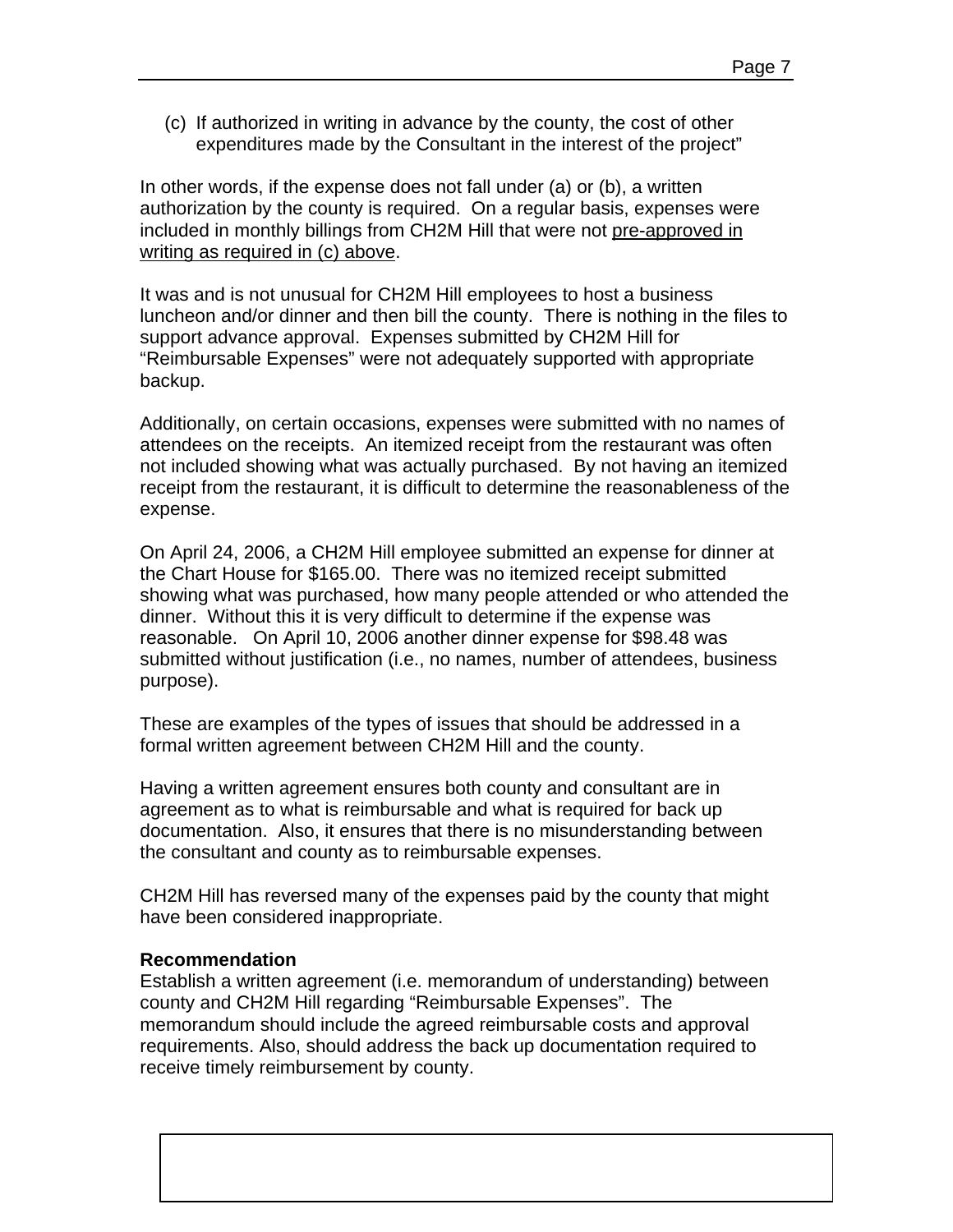#### **Management Response**

Management concurs with this recommendation. Environmental Services has instituted both pre-approval and invoicing processes with the Consultant in order to ensure that services are authorized and invoiced in compliance with county requirements. In October 2007 at management's directive, the Consultant issued Program Instructions to their staff including guidance regarding proper documentation of allowable expenses charged to the program. CH2M HILL has conducted an internal review of prior invoices and identified and credited to the county those items deemed to have been incorrectly billed.

Environmental Services and the Consultant will execute a Memorandum of Understanding (MOU) delineating acceptable reimbursable expenses for work orders issued under the master services agreement. The formal authorization of these agreed-to services will accompany the MOU. For the expenses noted in Finding No. 2, namely the \$165.00 and \$98.48 charges, were reimbursed in a credit invoice from CH2M HILL.

### **FINDING NO.3**

#### *No formal agreement exists regarding the costs covered by the "multiplier" within the negotiated rates.*

During the negotiation process, the county and CH2M Hill agreed on a "multiplier" to be added to raw labor rates. Although we believe the intent of the "multiplier" added to the raw labor rates is to cover the consultant's indirect costs, there is nothing in the contract or other signed agreement which formally defines the costs that are to be included within the multiplier.

Indirect costs by definition are those costs that are not identifiable with a specific product, function, or activity. In other words, it could be an employee who supports multiple clients and activities but the hours associated with each client are not identifiable. An example might be an accountant who processes payroll and expense reports, or balances the general ledger. Another example is a department secretary who handles multiple administrative duties. Indirect costs are costs that have no direct association with one particular project. It is just too difficult for an employee to guess how much of his or her time should be allocated to a particular project.

It is very common for CH2M Hill employees within the home office to charge time in very small increments such as  $1/10^{th}$ ,  $3/10^{th}$ ,  $2/10^{th}$ , of an hour. We believe these employees might already be covered by the multiplier. One tenth of an hour is six minutes, three tenths of an hour is eighteen minutes etc. It is difficult to visualize what significant work is accomplished in 6, 12, or 18 minutes.

Prepared by:

Administrative costs should not be charged to county as a direct cost.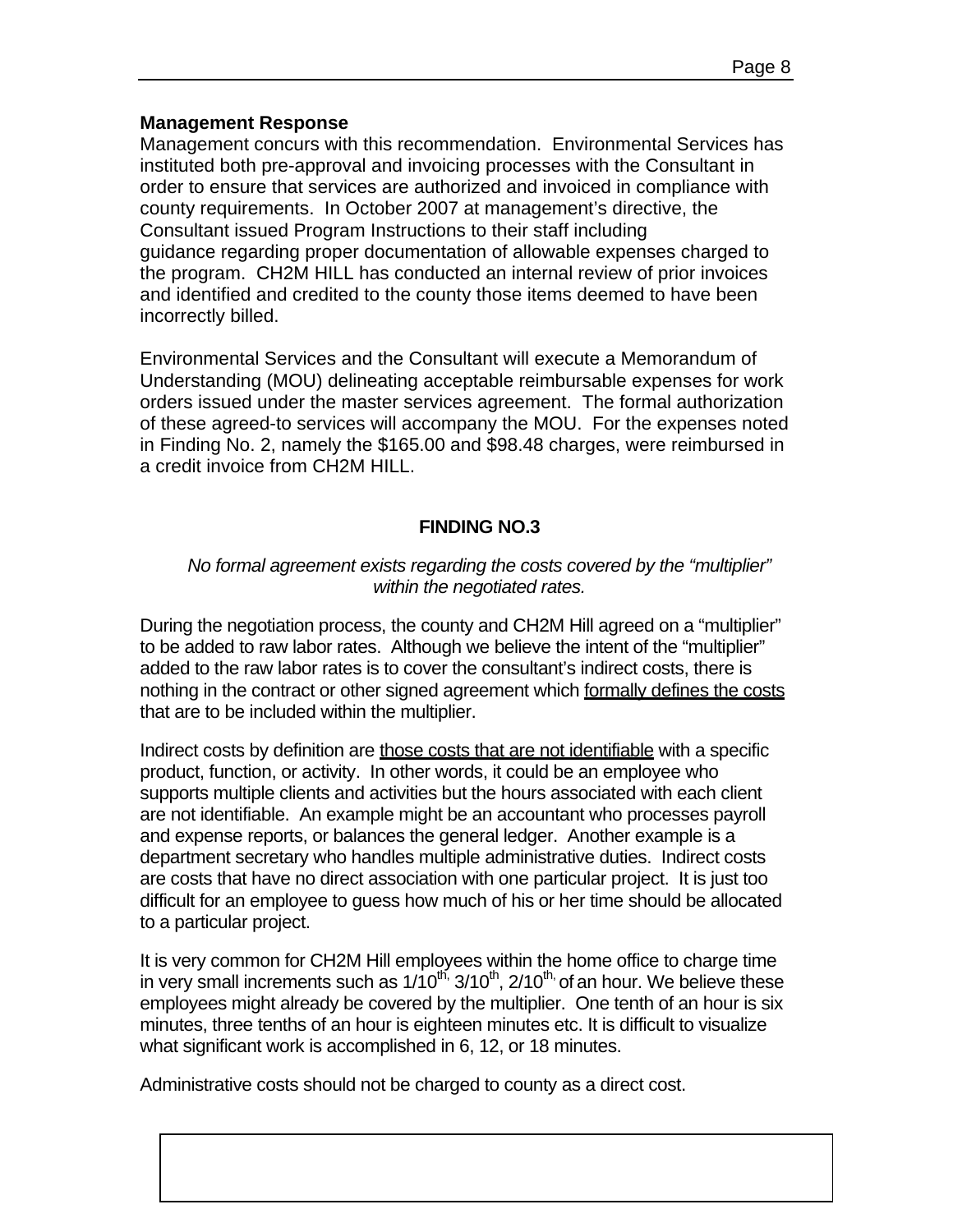By not having the "multiplier" clearly define covered costs, it is difficult to ascertain from an audit perspective the costs that can be billed to the contract.

#### **Recommendation**

We recommend that on future contracts the multiplier be formally defined within the contract.

#### **Management Response**

Management concurs with this recommendation. All future professional services contracts with multipliers should be more clearly defined during negotiations and contract development. As this is a Purchasing Division recommendation, we request Administrative Services Department/Purchasing Division provide separate concurrence on this finding recommendation.

#### **FINDING NO. 4**

*Possible violation of Administrative Code Policy 105.0.* 

Administrative Code 105.0 (1) states:

*"Members shall not solicit or accept any gift, either directly or indirectly, from any person or entity doing business with, regulated by, or seeking to do business with the county, or from the agent or lobbyist of any such person or entity. Members who are uncertain about accepting gifts should request an advisory opinion as set forth in the Code."* 

Administrative Code 105 (2) states:

*"Gift means any gratuity, benefit, or any other thing which is accepted by, or given to a member or another on the member's behalf, either directly or indirectly, and includes by way of illustration and not limitation, the following:* 

- *(a) Real property and/or the use thereof;*
- *(f) Food or beverage;*
- *(k) Any and all other similar goods or services having value not already provided for in this definition."*

In addition to these sections, 105(5) provide "Exceptions Regarding Gifts":

*(a) When a members duties and responsibilities include attendance (such as a speaker or program participant) at business, industry or public luncheons or dinner meeting with public, industry, or business committees, organizations, or associations and these meeting are related to county business, members may participate. When a meal is provided at the function, the member is authorized to accept the meal.*